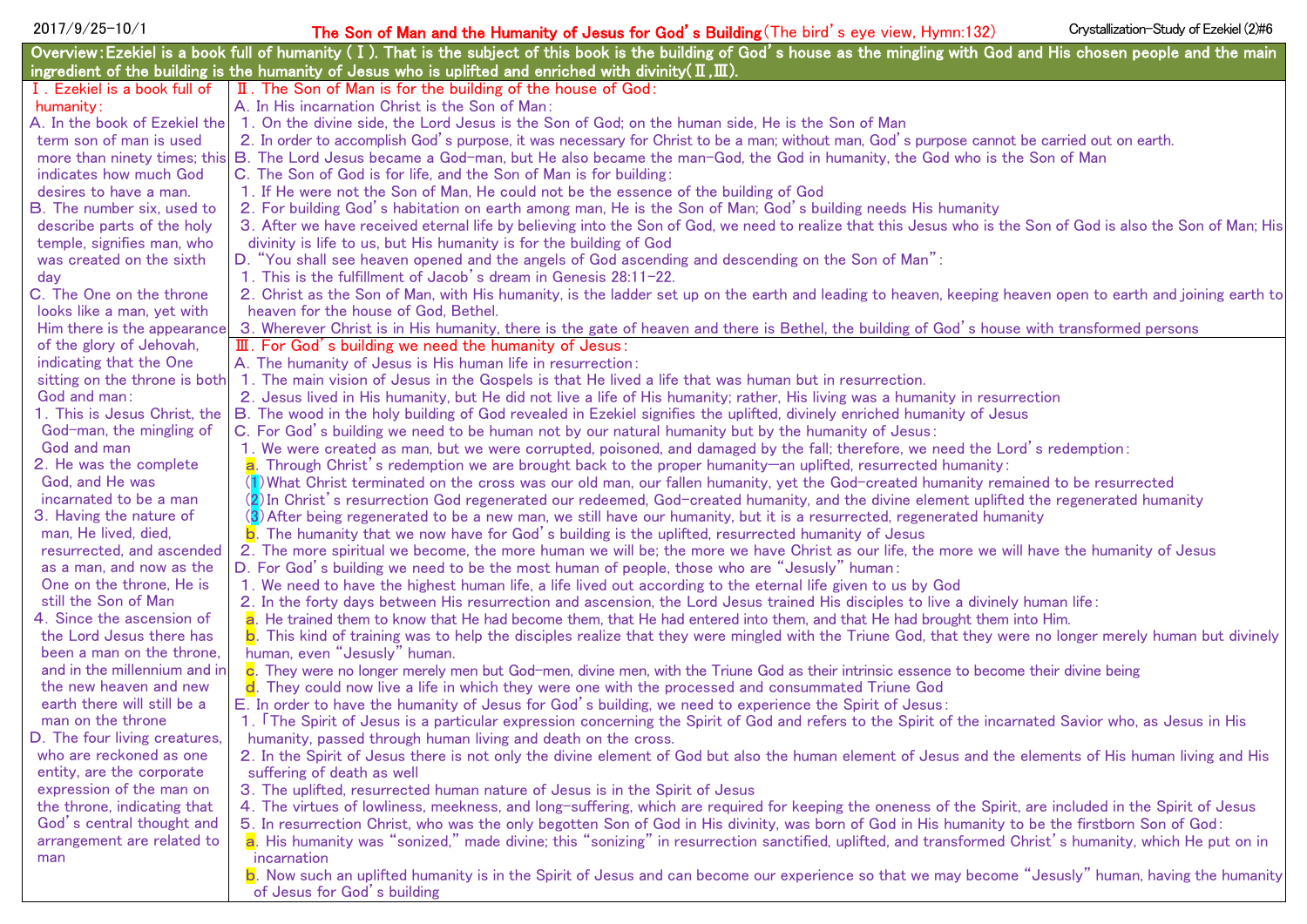## Ⅰ.Ezekiel is a book full of humanity:

Ezek 40:3 And He brought me there, and there was a man, whose appearance was like the appearance of bronze, with a line of flax and a measuring reed in his hand, standing in the gate.

5 Now there was a wall all around the outside of the house, and in the man's hand there was a measuring reed six cubits long, each cubit being a cubit and a handbreadth. So He measured the thickness of the structure, one reed; and the height, on reed.

8 He measured also the porch of the gate toward the house, one reed.

41:16 The thresholds, the latticed windows, and the galleries of the surrounding side chambers with their three stories, opposite the threshold, were paneled with wood all around, even from the ground to the windows (now the windows were latticed), 43:2 And it was like the appearance of the vision which I saw, that is, like the vision that I had seen when he came to destroy the city; and the visions were like the vision that I had seen by the river Chebar. And I fell on my face.

## 6 And I heard someone speaking to me out of the house, and a man stood beside me.

1:26 And above the expanse that was over their heads was the likeness of a throne, like the appearance of a sapphire stone; and upon the likeness of the throne was One in appearance like a man, above it.

28 Like the appearance of the rainbow that is in the cloud on a day of rain, such was the appearance of the brightness all around. This was the appearance of the likeness of the glory of Jehovah...

1:5 And from the midst of it there came the likeness of four living creatures. And this was their appearance: They had the likeness of a man.

43:6 And I heard someone speaking to me out of the house, and a man stood beside me. Gen 1:26 And God said, Let Us make man in Our image, according to Our likeness; and let them have dominion over the fish of the sea and over the birds of heaven and over the cattle and over all the earth and over every creeping thing that creeps upon the earth. Ps 8:4 What is mortal man, that you remember him, / and the son of man, that You visit him? 5 You have made Him a little lower than angels / And have crowned him with glory and honor. 6 For you have caused Him to rule over the works of your hands;  $\prime$  you have put all things under His feet: 7 All sheep and oxen,  $\prime$  As well as the beasts of the field, 8 the birds of heaven and the fish of the sea, / Whatever passes through the paths of the seas.

# Ⅱ.The Son of Man is for the building of the house of God:

John1:51 And He said to him, Truly, truly, I say to you, You shall see heaven opened and the angels of God ascending and descending on the Son of Man. Eze1:26 And above the expanse that was over their heads was the likeness of a throne, like the appearance of a sapphire stone; and upon the likeness of the throne was One in appearance like a man, above it.

40:3 And He brought me there, and there was a man, whose appearance was like the appearance of bronze, with a line of flax and a measuring reed in his hand, standing in the gate. Gen 28:11 And he came to a certain place and spent the night there, because the sun had set. And he took one of the stones of the place and put it under his head, and he lay down in that place. 12 And he dreamed that there was a ladder set up on

the earth, and its top reached to heaven; and there the angels of God were ascending and descending on it. 13 And there was Jehovah, standing above it; and He said, I am Jehovah, the God of Abraham your father and the god of Isaac. The land on which you lie, I will give to you and to your seed. 14 And your seed will be as the dust of the earth, and you will spread abroad to the west and to the east and to the north and to the south, and in you and in your seed will all the families of the earth be blessed. 15 And, behold, I am with you and will keep you wherever you go and will cause you to return to this land, for I will not leave you until I have done what I have promised you. 16 And Jacob awake from his sleep and said, Surely Jehovah is in this place, and I did not know it. 17 And he was afraid and said, How awesome is this place! This is none other than the house of God, and this is the gate of heaven. 18 And Jacob rose up early in the morning and took the stone that he had put under his head, and he set it up as a pillar and poured oil on top of it. 19 And he called the name of that place Bethel, but the name of the city was Luz previously. 20 And Jacob vowed a vow, saying If God will be with me and will keep me in this way that I go and will give me bread to eat and garments to put on, 21 So that I return to my father's house in peace, then Jehovah will be my God, 22 And this stone, which I have set up as a pillar, will be God's house; and of all that you give me I will surely give on tenth to You.

# Ⅲ.For God's building we need the humanity of Jesus:

Phil 2:8 And being found in fashion as a man, He humbled Himself, becoming obedient even unto death, and that the death of a cross.

Titus 2:14 Who gave Himself for us that He might redeem us from all lawlessness and purify to Himself a particular people as His unique possession, zealous of good works. Eph 4:24 And put on the new man, which was created according to God in righteousness and holiness of the reality.

2Cor 4:10 Always bearing about in the body the putting to death of Jesus that the life of Jesus also may be manifested in our body.

11 For we who are alive are always being delivered unto death for Jesus' sake that the life of Jesus also may be manifested in our mortal flesh.

Act 16:7 ... When they had come to Mysia, they tried to go into Bithynia, vet the Spirit of Jesus did not allow them.

Rom 1:4 Who was designated the Son of God in power according to the Spirit of holiness out of the resurrection of the dead, Jesus Christ our Lord.

Eph 2:5 Even when we were dead in offenses, made us alive together with Christ (by grace you have been saved) 6 And raised us up together with Him and seated us together with Him in the heavenlies in Christ Jesus,

21 In whom all the building, being fitted together, is growing into a holy temple in the Lord; 22 In whom you also are being built together into a dwelling place of God in spirit. 3:14 For this cause I bow my knees unto the Father, 15 Of whom every family in the heavens and on earth is named, 16 That He would grant you, according to the riches of His glory, to be strengthened with power through His Spirit into the inner man, 17 That Christ may make His home in your hearts through faith, that you, being rooted and grounded in love,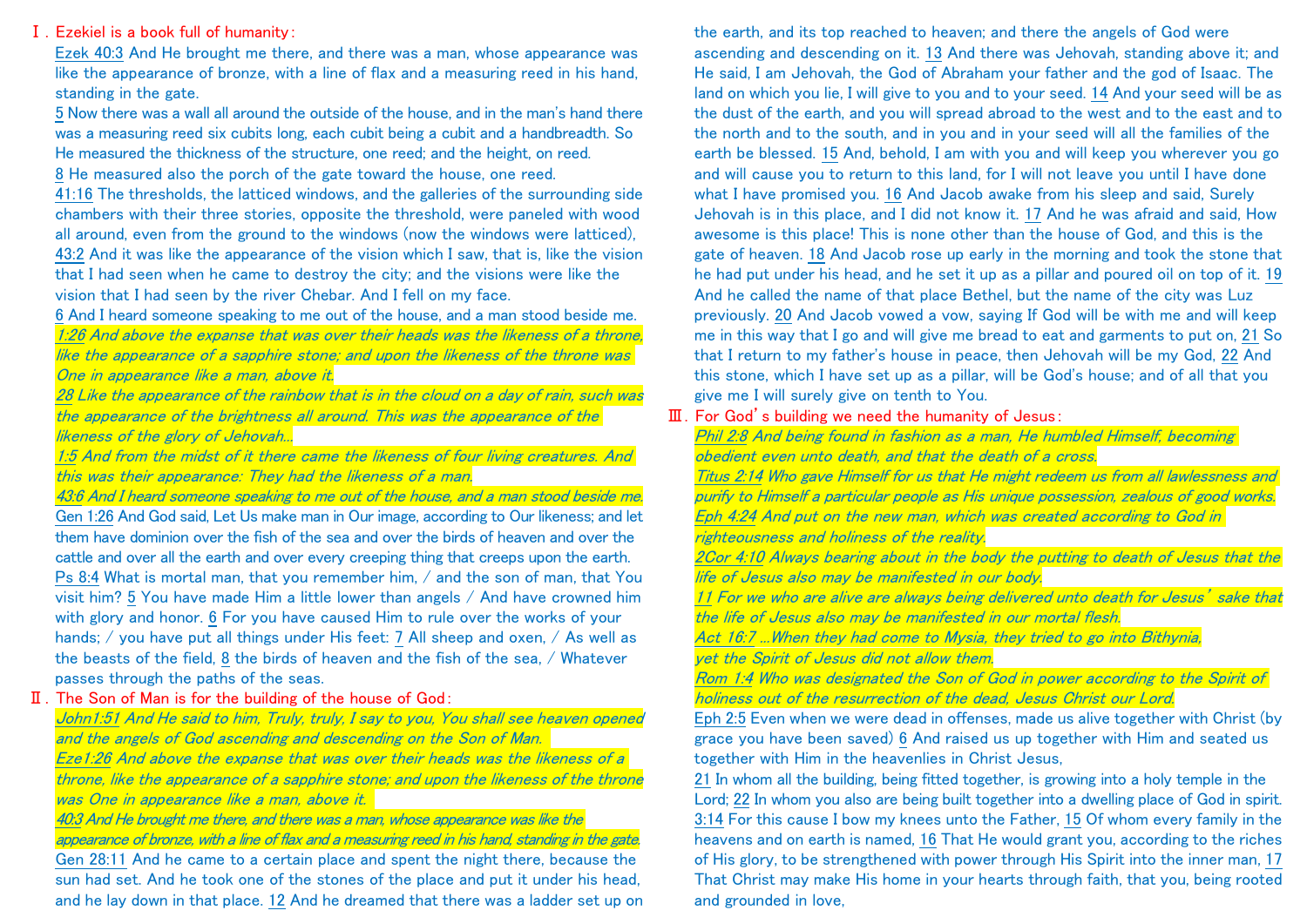# Experience $\mathbb{O}$ : Putting "old I" on the cross to live "new I" in resurrection

The humanity of Jesus is His human life in resurrection. When we go out to contact people, we must be persons living a human life in resurrection. In John 11:25 the Lord told Martha, "I am the resurrection." Martha complained to the Lord that if He had come sooner, her brother would not have died. But the Lord revealed that resurrection is not a matter of time but a matter of His person, because He is the resurrection.

The main vision of Jesus in the four Gospels, especially in the synoptic Gospels, Matthew, Mark, and Luke, is that He lived a life that was human but in resurrection. Jesus was not a man living a natural life. He always put His humanity aside. He was in His humanity, yet He did not live a life of His humanity. Every day while He was on the earth, Jesus was in the flesh, but that flesh was in resurrection. Apparently, He was a Nazarene, a natural Galilean. He was in that flesh. But His living was in a humanity in resurrection.

In Ezekiel 41 all the parts of the building related to the temple were paneled with wood. This differs from the tabernacle raised up by Moses, in which every part was overlaid with gold. Whereas gold signifies divinity, wood signifies humanity, especially the uplifted humanity of the Lord Jesus. In God's building in Ezekiel, the primary material is the crucified, resurrected, and ascended humanity of Jesus.

### For junior high and high school students

While Lord Jesus was living on the earth, He always denied His own natural life and live the Father's life. This means He went through the cross and lived in resurrection. Gal 2:20 I am crucified with Christ; and it is no longer I who live, but it is Christ who lives in me; and the life which I now live in the flesh I live in faith, the faith of the Son of God, who loved me and gave Himself up for me. 21 I do not nullify the grace of God; ...

The first "I" in Galatians 2:20 is "the old I", "I without the life of God", but the next "I" is "the new I", "I in whom Christ is dwelling and who have the life of God". During your junior high and high school days, please learn little by little to crucify and deny your natural life, "the old I", to live "the new I", because the will of God is to let Christ dwell in you. Such humanity in which Christ indwells is the main material of the building of God.

"The old I", accompanying individualism, insists on peculiar things, keeps nervously worrying about some not very important matters, keeps himself away from what he should do, or keeps doing what he should not do. "The old I" includes sinful "I" but may not be always sinful.

For example, you may be offended by the words you were told, so you worry about it and feel depressed. The more you worry, the more you burn with anger. This is the condition of your soul being fat and your spirit is weak and there is no faith. If you find yourself in this situation, you need to tell your "old I", saying "Old I who do not have Christ, have you not already been put on the cross with Christ? Old I, go back to the cross. I'll walk away from this wandering soul, and live 'the new I' by faith to let Christ indwell in me by exercising my spirit. O, Lord Jesus, I thank You and praise You." Please learn and train yourself as early as possible from your youth, to get out from wandering soul of "the old I". Concerning this training, Hebrew chapter 4 tells you as follows;

Heb 4:11 Let us therefore be diligent to enter into that rest lest anyone fall after the same example of disobedience. 12 For the word of God is living and operative and sharper than any two-edged sword, and piercing even to the dividing of soul and spirit and of joints and marrow, and able to discern the thoughts and intentions of the heart.

"The old I" is a "soulish man". If you live in him, you will fall down soon or later. In order to get out of this "soulish man" and live according to spirit by exercising spirit, you must pray-read the constant word of God, logos, and touch the instant word of God, rhema. This rhema is the living word of God that can divide your spirit and soul. Hallelujah!

### Experience②:The more spiritual we become, the more normal and human we will be

As believers in Christ, we are no longer the old man—we are the new man....Instead of casting away our created humanity, God regenerated this humanity. Yes, Christ crucified, terminated, the fallen old man, but He regenerated, germinated, our God-created humanity with God's life.

Resurrection follows crucifixion, and without resurrection there can be no regeneration. What Christ terminated on the cross was the fallen humanity, the fallen old man, yet the God-created humanity remained to be resurrected. In resurrection the divine element uplifted the regenerated humanity. Now after we have been regenerated to be a new man, we still have our humanity, but it is a resurrected, regenerated humanity.

Because this is difficult matter for believers to understand, we need to have a clear vision concerning the old man and the new man. On the one hand, our old, fallen humanity has been terminated in Christ's crucifixion; on the other hand, our God-created humanity has been germinated, regenerated, through Christ's resurrection....The humanity which we have today is not the old, terminated, fallen humanity but the new, germinated, uplifted humanity.

If we pay attention only to [the first] part of Galatians 2:20, we may think that Paul is saying that his humanity has been altogether terminated, for he says, "It is no longer I who live, but it is Christ who lives." But where and in whom does Christ live? Paul answers this question when he says, "Christ....live in me." Furthermore, Paul immediately goes on to say, "And the life which I now live in the flesh I live in faith." First, Paul declares, "I am crucified; ....it is no longer I who live," but then he says, "I live." The crucified "I" is the old "I". The "I" who lives is the new, regenerated "I", the regenerated humanity.

Yes, we experience the Lord as the wind, the cloud, the fire, and the electrum, but the issue of this experience is that we bear the face of a man. As living creatures, we are not angels but are very human. In fact, the more spiritual we become, the more normal and human we will be. The more we will bear the face of a man. In the Epistles we are taught by the apostles to be proper human beings, in particular how to be proper husbands, wives, and parents. God's salvation causes us to be proper man for His manifestation, move, and administration.

### For young working saints/services

As a business person, you need to realize that your performance does not depend only on your knowledge and talent, but also on your humanity. The Bible teaches us to have proper humanity, in particular how to be a proper husband, wife, parent, child, and an employee. If you are not a proper husband or wife, due to the lack of proper humanity, you cannot be a proper business person. For example, even if you are a skillful person, no one would want to work with you if you cannot care for people and harmonize with them. In such case, you cannot gain cooperation from people; hence you cannot become a successful business person.

Proper humanity comes from the humanity of Jesus. Only in the humanity of Jesus can one find the complete and perfect humanity. As you open your heart to the Lord, calling on the name of the Lord, the more you have affectionate and intimate and personal fellowship with the Lord, the more you can eat the humanity of Jesus and be constituted by the humanity of Jesus.

Brother's testimony: Recently, one of my subordinates has gotten transferred abroad. Just prior to his transfer, he testified the following to me and my leadership team, "My boss has never abandoned me or betrayed me, he took my big problems and difficulties as if his own and helped me to solve them in the hidden ways. He has demonstrated the example of how a highly efficient manager should behave. I truly appreciate this." The confidence that my subordinate has in me comes from the humanity of Jesus, which has motivated and enabled him to work hard.